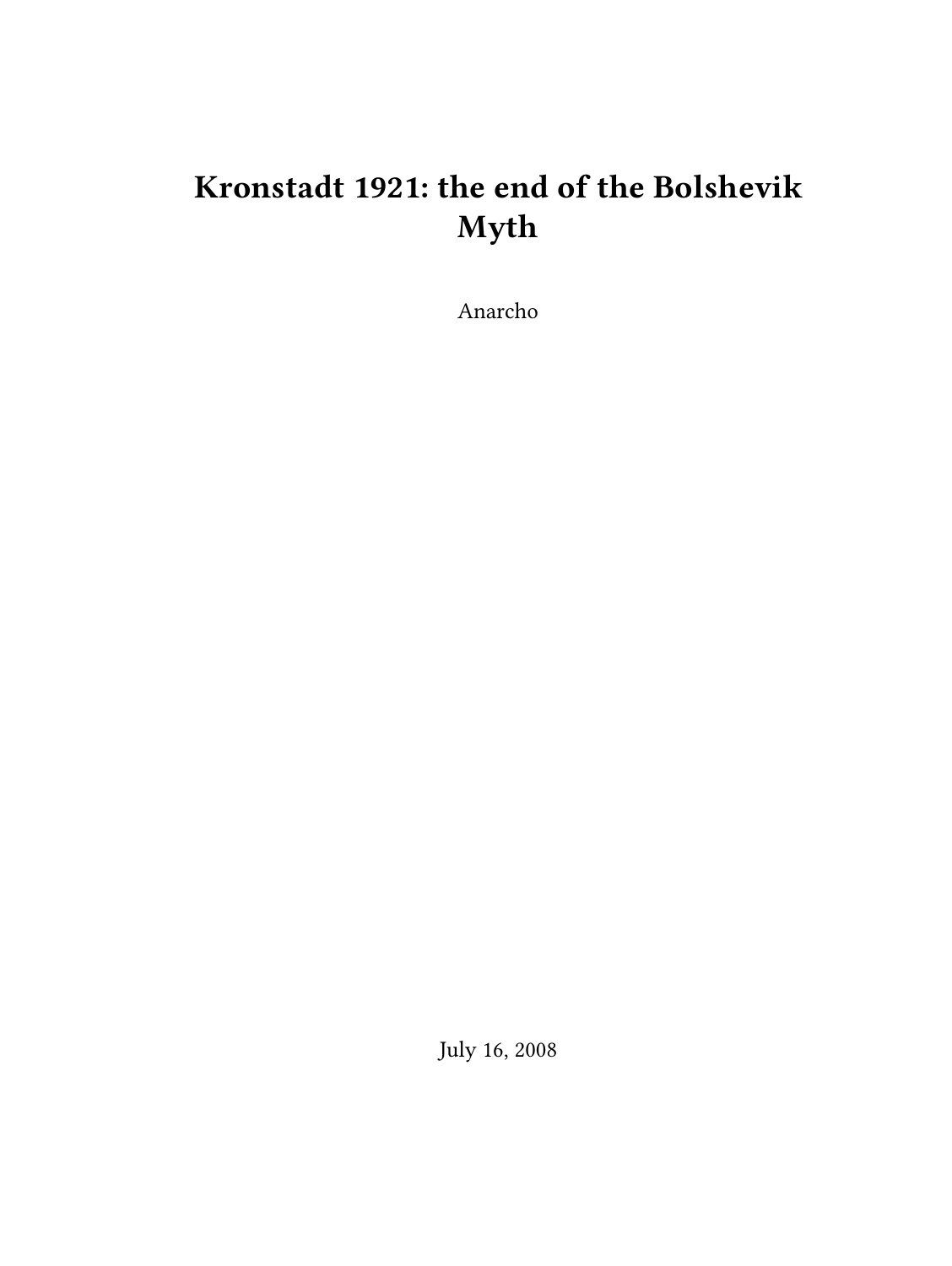## **Contents**

| 3  |
|----|
| 5  |
| 6  |
| 6  |
| 7  |
| 8  |
| 8  |
| 9  |
| 9  |
| 10 |
| 11 |
| 11 |
| 11 |
| 12 |
| 12 |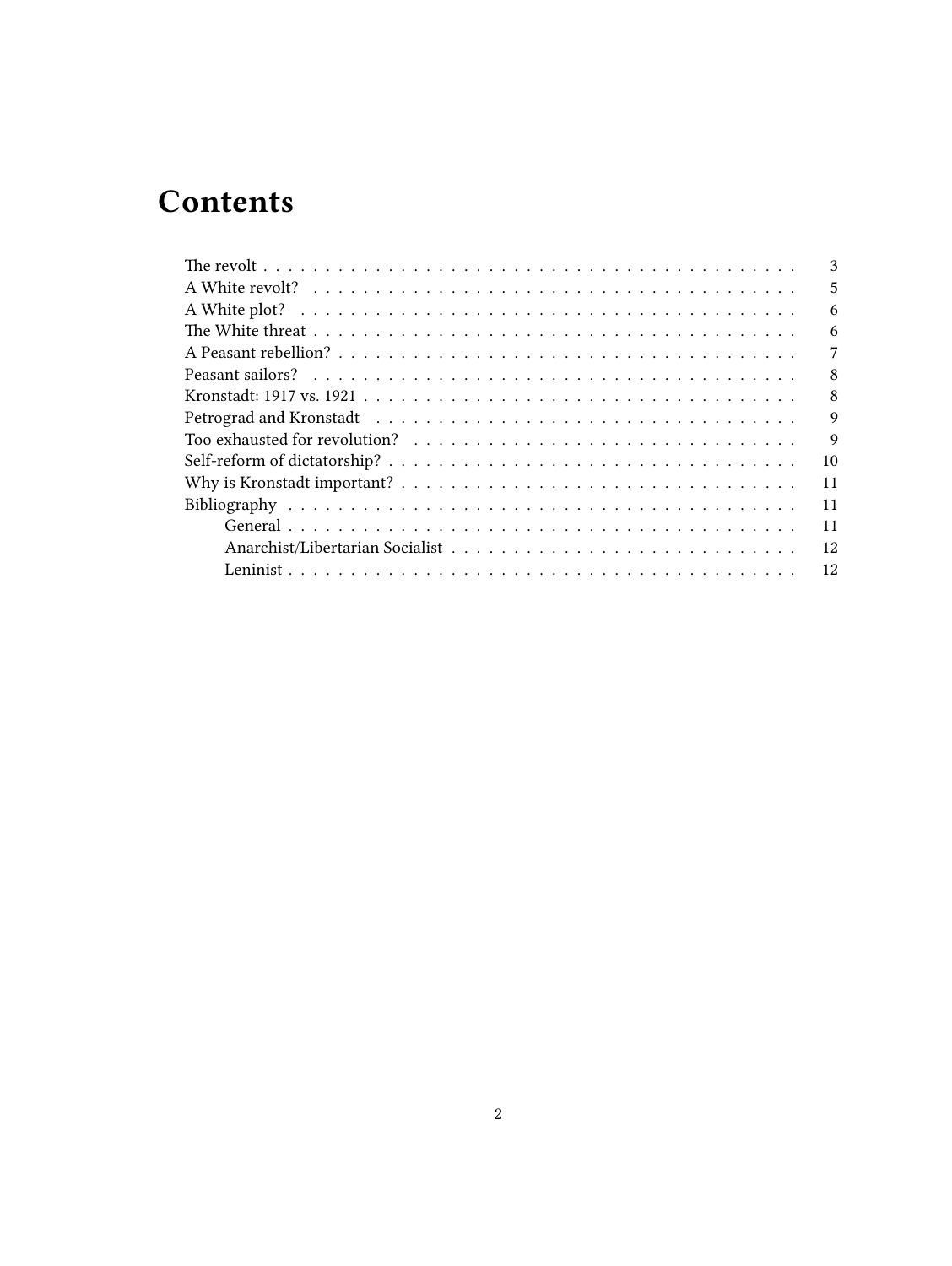March  $17<sup>th</sup>$  2006 marked the 85<sup>th</sup> anniversary of the crushing of the Kronstadt rebellion by the Bolsheviks. The saga of Kronstadt is a microcosm of the Russian Revolution. It had been an early supporter and practitioner of soviet power, forming a free commune in 1917 which was relatively independent of the authorities. The Kronstadt sailors had been in the vanguard of the revolutionary events of 1905 and 1917. In 1917, Trotsky called them the *"pride and glory of the Russian Revolution."* In 1921 he and Lenin crushed their revolt.

For anarchists, Kronstadt exposes the myth that Bolshevism was a genuine form of socialism. It marked the death of the Russian Revolution.

#### <span id="page-2-0"></span>**The revolt**

The revolt of February/March 1921 cannot be understood in isolation. The Russian Civil War had ended in Western Russia in November 1920 with the defeat of General Wrangel in the Crimea. All across Russia popular protests were erupting in the countryside and in the towns and cities. Peasant uprisings were occurring against the Communist Party policy of grain requisitioning. In urban areas, a wave of spontaneous strikes occurred. Kronstadt was a direct result of these strikes. These started in Moscow, before spreading to Petrograd where (as elsewhere) a threeman Defence Committee was formed in Petrograd and Zinoviev *"proclaimed martial law"* on February 24th . *"Overnight Petrograd became an armed camp. In every quarter pedestrians were stopped and their documents checked … the curfew [was] strictly enforced."* The Petrograd Cheka made widespread arrests. [Avrich, **Kronstadt 1921**, pp. 35–9 and pp. 46–7]

On February 26th, in response to this strike wave, the crews of the battleships *Petropavlovsk* and *Sevastopol* held an emergency meeting. They agreed to send a delegation to the city to investigate and report back. On their turn two days later, the delegates informed their fellow sailors of the strikes and the government repression directed against them. Those present at this meeting on the *Petropavlovsk* then approved a resolution which raised the following 15 demands:

*"1. Immediate new elections to the Soviets. The present Soviets no longer express the wishes of the workers and peasants. The new elections should be by secret ballot, and should be preceded by free electoral propaganda.*

*2. Freedom of speech and of the press for workers and peasants, for the Anarchists, and for the Left Socialist parties.*

*3. The right of assembly, and freedom for trade union and peasant organisations.*

*4. The organisation, at the latest on 10th March 1921, of a Conference of non-Party workers, solders and sailors of Petrograd, Kronstadt and the Petrograd District.*

*5. The liberation of all political prisoners of the Socialist parties, and of all imprisoned workers and peasants, soldiers and sailors belonging to working class and peasant organisations.*

*6. The election of a commission to look into the dossiers of all those detained in prisons and concentration camps.*

*7. The abolition of all political sections in the armed forces. No political party should have privileges for the propagation of its ideas, or receive State subsidies to this end.*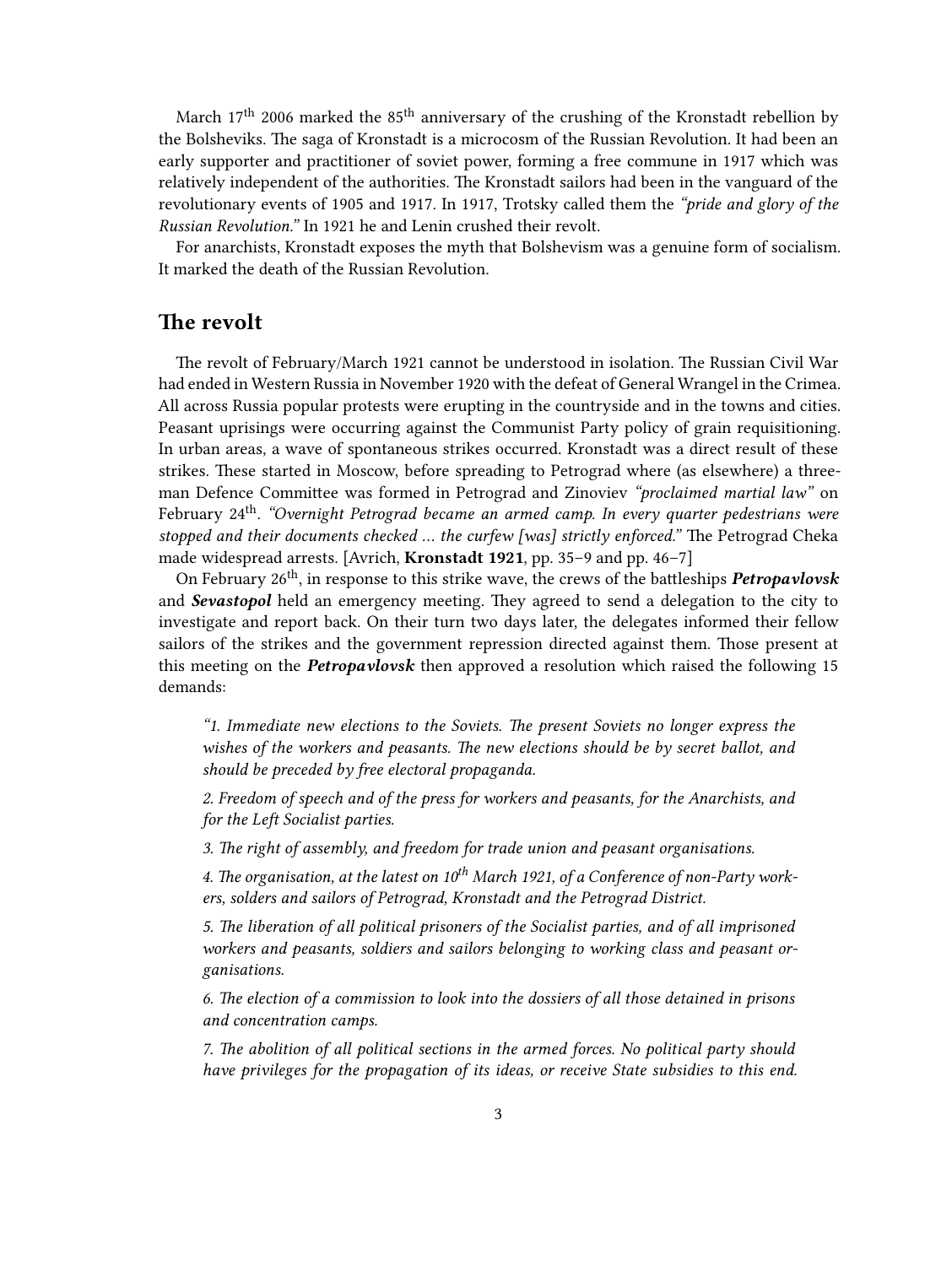*In the place of the political sections various cultural groups should be set up, deriving resources from the State.*

*8. The immediate abolition of the militia detachments set up between towns and countryside.*

*9. The equalisation of rations for all workers, except those engaged in dangerous or unhealthy jobs.*

*10. The abolition of Party combat detachments in all military groups. The abolition of Party guards in factories and enterprises. If guards are required, they should be nominated, taking into account the views of the workers.*

*11. The granting to the peasants of freedom of action on their own soil, and of the right to own cattle, provided they look after them themselves and do not employ hired labour.*

*12. We request that all military units and officer trainee groups associate themselves with this resolution.*

*13. We demand that the Press give proper publicity to this resolution.*

*14. We demand the institution of mobile workers' control groups.*

*15. We demand that handicraft production be authorised provided it does not utilise wage labour."* [Ida Mett, **The Kronstadt Revolt**, pp. 37–8]

A mass meeting of fifteen to sixteen thousand people was held on March 1<sup>st</sup> and what has became known as the *Petropavlovsk* resolution was passed. Only two Bolshevik officials voted against the resolution. As the term of office of the Kronstadt soviet was about to expire, the mass meeting also decided to call a *"Conference of Delegates"* for March 2nd. This conference consisted of two delegates from each of the ship's crews, army units, the docks, workshops, trade unions and Soviet institutions. It endorsed the *Petropavlovsk* resolution and elected a five-person *"Provisional Revolutionary Committee"* (enlarged to 15 members two days later by another conference).

Red Kronstadt had turned against the Communist government and raised the slogan of the 1917 revolution *"All Power to the Soviets"*, to which was added *"and not to parties."* They termed this revolt the *"Third Revolution"* and would complete the work of the first two Russian Revolutions in 1917 by instituting a true toilers republic based on freely elected, self-managed, soviets. The Communist Government responded with an ultimatum on March 2<sup>nd</sup>. This asserted that the revolt had *"undoubtedly been prepared by French counterintelligence"* and that the *Petropavlovsk* resolution was a *"SR-Black Hundred"* resolution. They argued that the revolt had been organised by an ex-Tsarist officers led by ex-General Kozlovsky (who had, ironically, been placed in the fortress as a military specialist by Trotsky and played no role in the revolt).

While the Kronstadt revolt was peaceful, the Bolshevik response was not. While there was at least three to four weeks before the ice was due to melt after the March 2nd *"Conference of Delegates"* meeting which marked the real start of the revolt, the Bolsheviks started military operations at 6.45pm on March 7<sup>th</sup>. According to Victor Serge (an ex-anarchist turned Bolshevik) *"right from the first moment, at a time when it was easy to mitigate the conflict, the Bolshevik leaders had no intention of using anything but forcible methods."* [Victor Serge, **Memoirs of a Revolutionary**, p. 127]

The revolt was isolated and received no external support. The Petrograd workers were under martial law and could little or no action to support Kronstadt (assuming they refused to believe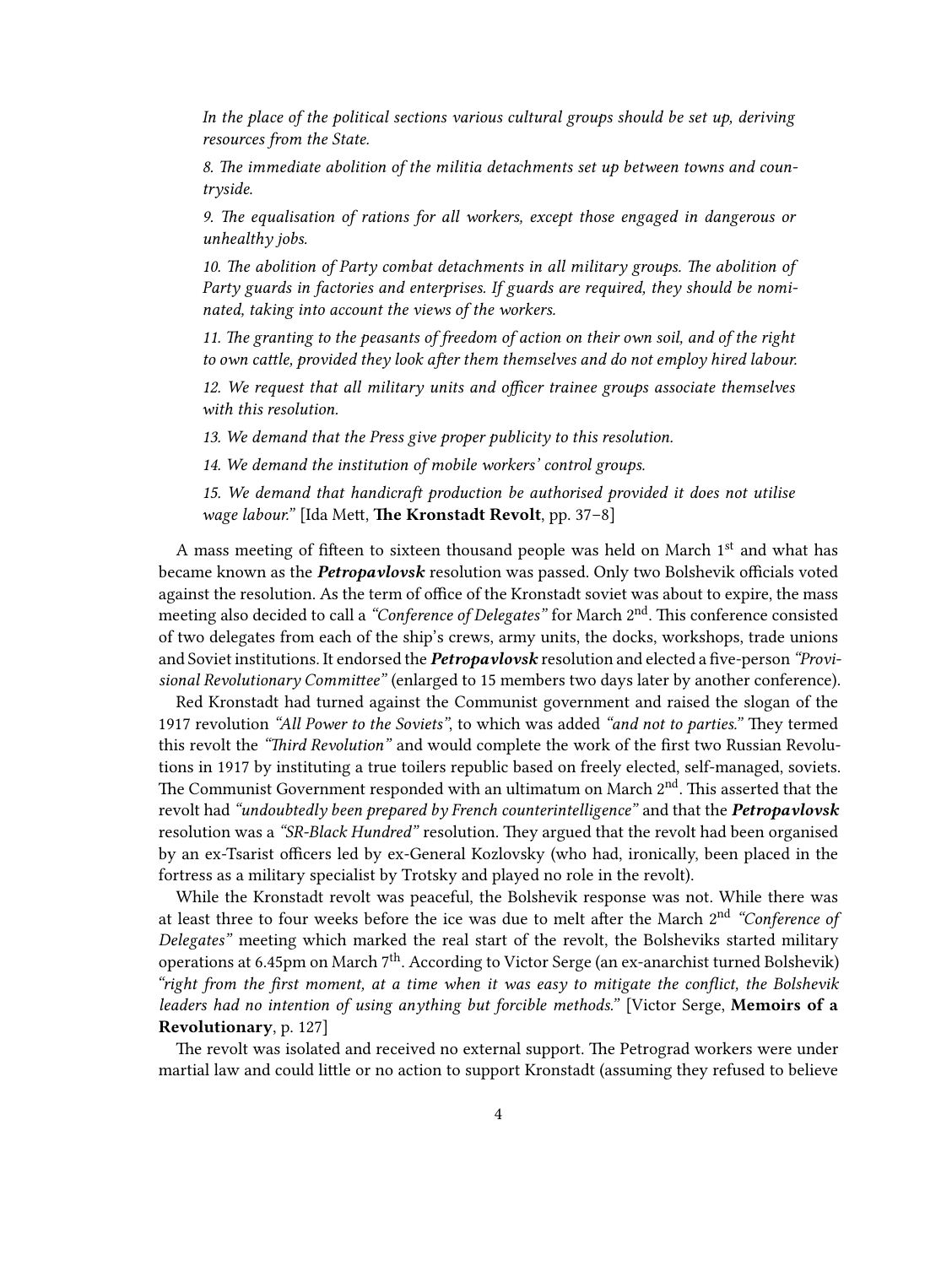the Bolshevik lies about the uprising). A combination of force, propaganda and (economic) concessions was used to defeat the strike: *"there is no denying that the application of military force and the widespread arrests, not to speak of the tireless propaganda waged by the authorities had been indispensable in restoring order. Particularly impressive in this regard was the discipline shown by the local party organisation. Setting aside their internal disputes, the Petrograd Bolsheviks swiftly closed ranks and proceeded to carry out the unpleasant task of repression with efficiency and dispatch."* [Avrich, **Op. Cit.**, pp. 48–50]

The Communist government started to attack Kronstadt on March 7<sup>th</sup>. After 10 days of constant attacks the Kronstadt revolt was crushed by the Red Army. The next day, as an irony of history, the Bolsheviks celebrated the fiftieth anniversary of the Paris Commune. This year, Leninists will mark the  $50<sup>th</sup>$  anniversary of the crushing of the Hungarian uprising of 1956 by Stalinism while, simultaneously, attacking Kronstadt.

The *"defeated sailors belonged body and sole to the Revolution; they had voiced the suffering and the will of the Russian people"* yet *"[h]undreds of prisoners were taken away to Petrograd; months later they were still being shot in small batches, a senseless and criminal agony"* (particularly as they were *"prisoners of war … and the Government had for a long time promised an amnesty to its opponents on condition that they offered their support"*). The *"responsibilities of the Bolshevik Central Committee had been simply enormous"* and *"the subsequent repression … needlessly barbarous."* [Serge, **Op. Cit.**, p. 131 and p. 348]

Not content in crushing the rebellion, Leninists slandered it from the start. Modern day followers of Lenin and Trotsky still repeat the same old lies. It is, therefore, necessary to refute these claims before discussing why Kronstadt it important and what lessons it has for revolutionaries today.

## <span id="page-4-0"></span>**A White revolt?**

From the start, the Bolsheviks lied about the uprising. They attempted to paint the revolt as being organised and lead by the Whites. Serge remembered that he was first told that *"Kronstadt is in the hands of the Whites"* and that *"[s]mall posters stuck on the walls in the still empty streets proclaimed that the counter-revolutionary General Kozlovsky had seized Kronstadt through conspiracy and treason."* Later the *"truth seeped through little by little, past the smokescreen put out by the Press, which was positively berserk with lies."* The Bolshevik press *"lied systematically"* and the official line was *"an atrocious lie."* In fact, *"the sailors had mutinied, it was a naval revolt led by the Soviet."* However, the *"worse of it all was that we were paralysed by the official falsehoods. It had never happened before that our Party should lie to us like this. 'It's necessary for the benefit of the public,' said some … the strike [in Petrograd] was now practically general."* [**Op. Cit.**, pp. 124–6]

Even Isaac Deutscher, Trotsky's biographer said that the Bolsheviks *"denounced the men of Kronstadt as counter-revolutionary mutineers, led by a White general. The denunciation appears to have been groundless.*" (The Prophet Armed) Lenin admitted as much on the 15<sup>th</sup> of March at the Tenth Party Conference: *"they did not want the White Guards, and they do not want our power either."* [quoted by Avrich, **Op. Cit.**, p. 129]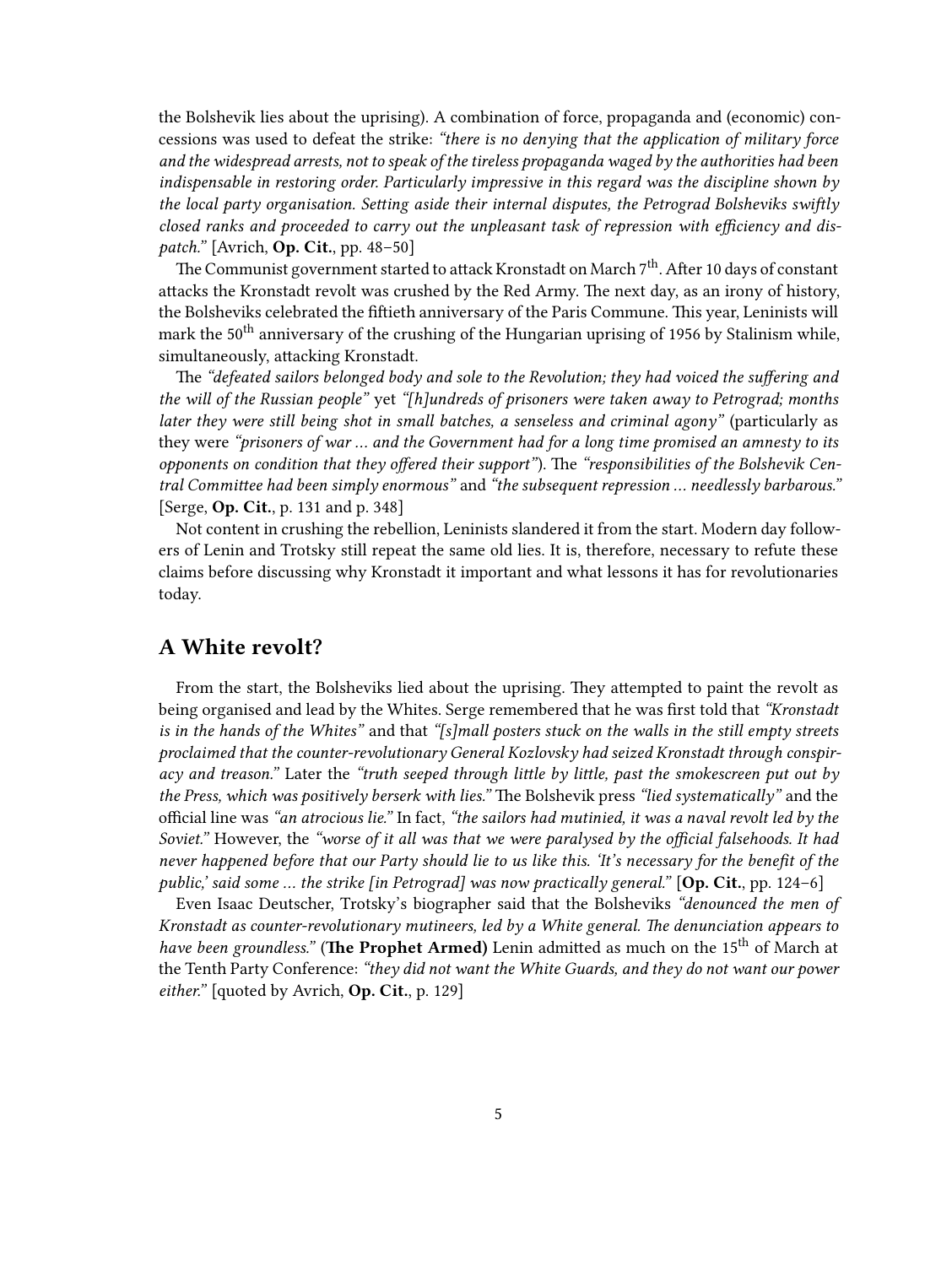## <span id="page-5-0"></span>**A White plot?**

As the facts of Kronstadt became better known, Leninist claims on the revolt changed. Rather than being a White revolt, they argued that it was inspired by a White plot. The sailors were mislead by conspirators. The evidence for this claim at the time was non-existent. Trotsky pointed to reports in "*foreign newspapers"* of *"an uprising in Kronstadt"* in *"the middle of February"* and argued this proved the work of *"Russian counterrevolutionary organisers promised."* On the *"basis of the dispatch"* he *"sent a warning to Petrograd to my naval colleagues."* [Lenin and Trotsky, **Kronstadt**, p. 68]

To see the truth of these claims it is simply a case of looking at how the Bolsheviks reacted to this announcement of an uprising in Kronstadt. They did nothing. J.G. Wright, in his defence of Trotsky's position, acknowledged that the *"Red Army command"* was *"[c]aught off guard by the mutiny."* [**Op. Cit.**, p. 123] This clearly shows how little weight the newspaper reports were held **before** the rebellion.

As proof of a White plot, this evidence is pathetic. The *"publication of false news about Russia was nothing exceptional. Such news was published before, during and after the Kronstadt events… To base an accusation on a 'proof' of this kind is inadmissible and immoral."* [Mett, **Op. Cit.**, p. 76] Both Lenin and Trotsky admitted that the imperialist press printed a great number of fictitious reports about Russia but also maintained that the reports on Kronstadt were not! [Lenin and Trotsky, **Op. Cit.**, p. 69, p. 50 and p. 51] The question of **why** the counterrevolutionary plotters would given their enemies advance notice of their plans never crossed their minds.

Decades later historian Paul Avrich **did** discover an unsigned hand written manuscript labelled *"Top Secret"* and entitled *"Memorandum on the Question of Organising an Uprising in Kronstadt."* However, reading the document quickly shows that Kronstadt was not a product of a White conspiracy. Avrich rightly rejects the idea that the *"Memorandum"* explains the revolt, arguing they had *"no time to put these plans into effect."* The *"eruption occurred too soon, several weeks before the basic conditions of the plot … could be fulfilled."* It *"is not true,"* he stresses, *"that the emigres had engineering the rebellion."* The revolt was *"a spontaneous and self-contained movement from beginning to end."* Moreover, revolt *"caught the emigres off balance"* and that *"[n]othing … had been done to implement the Secret Memorandum, and the warnings of the author were fully borne out."* [Paul Avrich, **Op. Cit.**, pp. 106–7, pp. 111–2, pp. 126–7, p. 212 and p. 123] If Kronstadt was a White conspiracy then how could the conspirators have been caught unawares?

Lastly, we must comment upon the fact that members of Kronstadt's revolutionary Committee took refuge in Finland along with around 8,000 others.This does not indicate any "White guardist" connections for where else **could** they go? Anywhere else would have been in Soviet Russia and so a Bolshevik prison and ultimately death.

## <span id="page-5-1"></span>**The White threat**

The lack of foreign intervention during the Kronstadt revolt suggests more than just the fact that the revolt was not a "White conspiracy." It also suggests that the Whites were in no position to take advantage of the rebellion or even support it. This is significant simply because the Bolsheviks and their supporters argue that the revolt had to be repressed simply because the Soviet State was in danger of White and/or foreign intervention. The facts are different.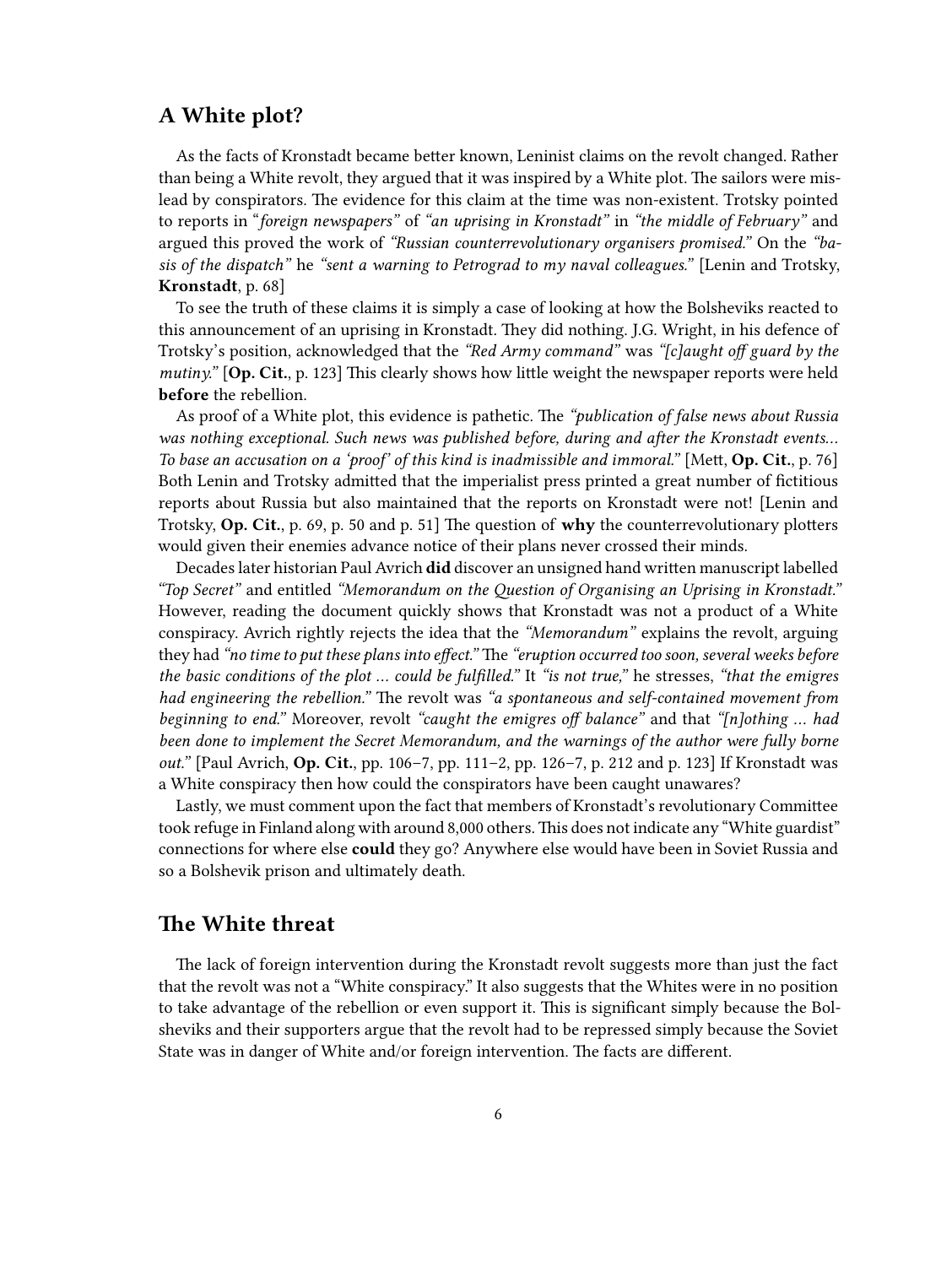Firstly, the Kronstadt revolt broke out months after the end of the Civil War in Western Russia. Wrangel had fled from the Crimea in November 1920. The Bolsheviks were so afraid of White invasion that by early 1921 they demobilised half the Red Army (some 2,500,000 men). Secondly, the Russian emigres *"remained as divided and ineffectual as before, with no prospect of co-operation in sight.*" Thirdly, as far as Wrangel, the last of the White Generals, goes, his forces were in no state to re-invade Russia. His troops were *"dispersed and their moral sagging"* and it would have taken *"months … merely to mobilise his men and transport them from the Mediterranean to the Baltic."* A second front in the south *"would have meant almost certain disaster."* Indeed, in a call issued by the Petrograd Defence Committee on March 5th, they asked the rebels: *"Haven't you heard what happened to Wrangel's men, who are dying like flies, in their thousands of hunger and disease?"* [Avrich, **Op. Cit.**, p. 13, p. 219, p. 146 and p. 105]

Clearly, the prospect of a White invasion was slim. This leaves the question of capitalist governments. Avrich argues that *"[a]part from their own energetic fund-raising campaign, the emigres sought the assistance of the Entene powers… the United States government, loath to resume the interventionist policies of the Civil War, turned a deaf ear to all such appeals. The prospects of British aid were even dimmer … The best hope of foreign support came from France … the French refused to interfere either politically or militarily in the crisis."* The French government had also *"withdrew its recognition of Wrangel's defunct government"* in November 1920 *"but continued to feed his troops on 'humane grounds,' meanwhile urging him to disband."* [**Op. Cit.**, pp. 117–9 and p. 105]

Thus, the claim that foreign intervention was likely seems without basis. Lenin himself argued on March 16th that *"the enemies"* around the Bolshevik state were *"no longer able to wage their war of intervention."* [Lenin and Trotsky, **Op. Cit.**, p. 52]

## <span id="page-6-0"></span>**A Peasant rebellion?**

It is common for Leninists to assert that the rebellion was a peasant or kulak revolt and so dismiss it out of hand.

Yet even a superficial analysis of the events of the revolt and of the *Petropavlovsk* resolution can allow the reader Leninist assertions that it was a "kulak" document. According to the Trotskyist definition of *"kulak,"* the term refers to rich peasants who owned land and hired poor peasants to work it. Point 11 of the Kronstadt demands explicitly states opposition to rural wage labour. How could Kronstadt represent *"the kulak"* when it called for the abolition of hired labour on the land? Ironically, Lenin's NEP did allow wage labour and thus represented kulak interests.

So did the demands represent the interests of the (non-kulak) peasantry? To do so we must see whether the demands reflected those of industrial workers or not. If the demands do, in fact, match those of striking workers and other proletarian elements then we can easily dismiss this claim. The demands echoed those raised during the Moscow and Petrograd strikes that preceded the Kronstadt revolt. [Avrich, **Op. Cit.**, pp. 42–3] Thus claims that the Kronstadt demands reflected peasant needs are mistaken. They reflected the needs of the whole working population, including the urban working class who raised these demands continually throughout the Civil War period in their strikes.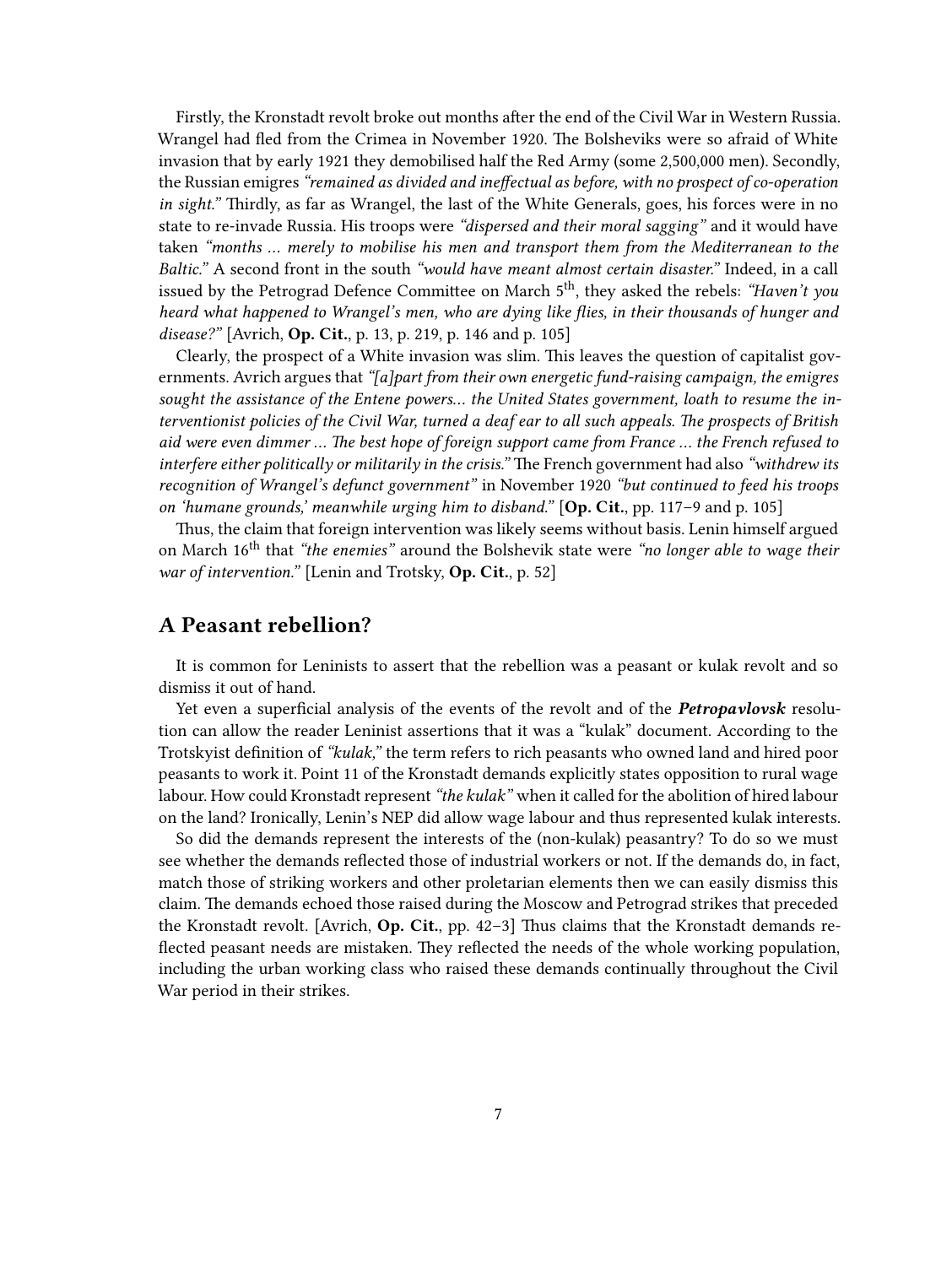## <span id="page-7-0"></span>**Peasant sailors?**

The most common Trotskyist assertion to justify the repression of the revolt is that of Trotsky. It argues that the sailors in 1921 were different than those in 1917. Trotsky started this line of justification during the revolt, stating the Baltic Fleet had been *"inevitably thinned out with respect to personnel"* and so a *"great many of the revolutionary sailors"* of 1917 had been *"transferred"* elsewhere. They had been *"replaced in large measure by accidental elements."* This *"facilitated"* the work of the *"counterrevolutionary organisers"* who had *"selected"* Kronstadt. [Lenin and Trotsky, **Op. Cit.**, pp. 68–9]

Recent research disproves Trotsky's claims. Getzler has demonstrated that of those serving in the Baltic fleet on 1<sup>st</sup> January 1921 at least 75.5% were drafted before 1918. Over 80% were from Great Russian areas, 10% from the Ukraine and 9% from Finland, Estonia, Latvia and Poland. Thus the *"veteran politicised Red sailor still predominated in Kronstadt at the end of 1920."* He also investigated the crews of the *Petropavlovsk* and the *Sevastopol*. His findings are conclusive: of the 2,028 sailors where years of enlistment are known, 93.9% were recruited into the navy before and during the 1917 revolution. Only 6.8% of the sailors were recruited in the years 1918–21.[ Getzler, **Kronstadt 1917–1921**, pp. 207–8] Moreover, the majority of the revolutionary committee were veterans of the Kronstadt Soviet and the October revolution.

Why had the sailors remained? The most obvious reason was that the Communist commander at Kronstadt would not have left Petrograd totally undefended. Also, Kronstadt's ships and defences required a high level of technical knowledge and experience which meant that the sailors had to remain there. Moreover, sailors who had been sent to other battlefronts returned by the end of 1919. [Getzler, **Op. Cit.**, p. 208 and pp. 197–8]

## <span id="page-7-1"></span>**Kronstadt: 1917 vs. 1921**

This continuity of personnel is also reflected in the politics of the revolt. Kronstadt in 1917 was **never** dominated by the Bolsheviks, who were always a minority. Rather a *"radical populist coalition of Maximalists and Left SRs held sway, albeit precariously, within Kronstadt and its Soviet"* (*"externally Kronstadt was a loyal stronghold of the Bolshevik regime"*). [Getzler, **Op. Cit.**, p. 179]

Even in the October revolution, the Bolsheviks did not prevail. The soviet majority was made up of SR Maximalists and Left SRs. It was only in the January elections of 1918 that the Bolsheviks improved their position, gaining 46% of seats. The soviet still elected a Left SR as its chairman and sent a Maximalist, anarchist and Bolshevik to the Fourth Congress of Soviets. By the April 1918 elections, as in most of Russia, the Bolsheviks found their support had decreased (down to 29%). Their influence was so weak that on April 18<sup>th</sup>, the Kronstadt soviet denounced the Bolsheviks attack against the anarchists in Moscow. [Getzler, **Op. Cit.**, pp. 182–4]

Politically, the climate in Kronstadt in 1917 was very close to the politics of the Socialist Revolutionary Maximalists, a left-wing split-off from the SR Party, politically located somewhere between the Left SRs and the Anarchists. They argued for soviet power, not party power, as well as workers' self-management rather than the state capitalism of the Bolsheviks. It *"rejected party factionalism"* and *"stood for pure sovietism"*. They sought an immediate agrarian and urban social revolution, calling for the *"socialisation of power, of the land and of the factories"* to be organ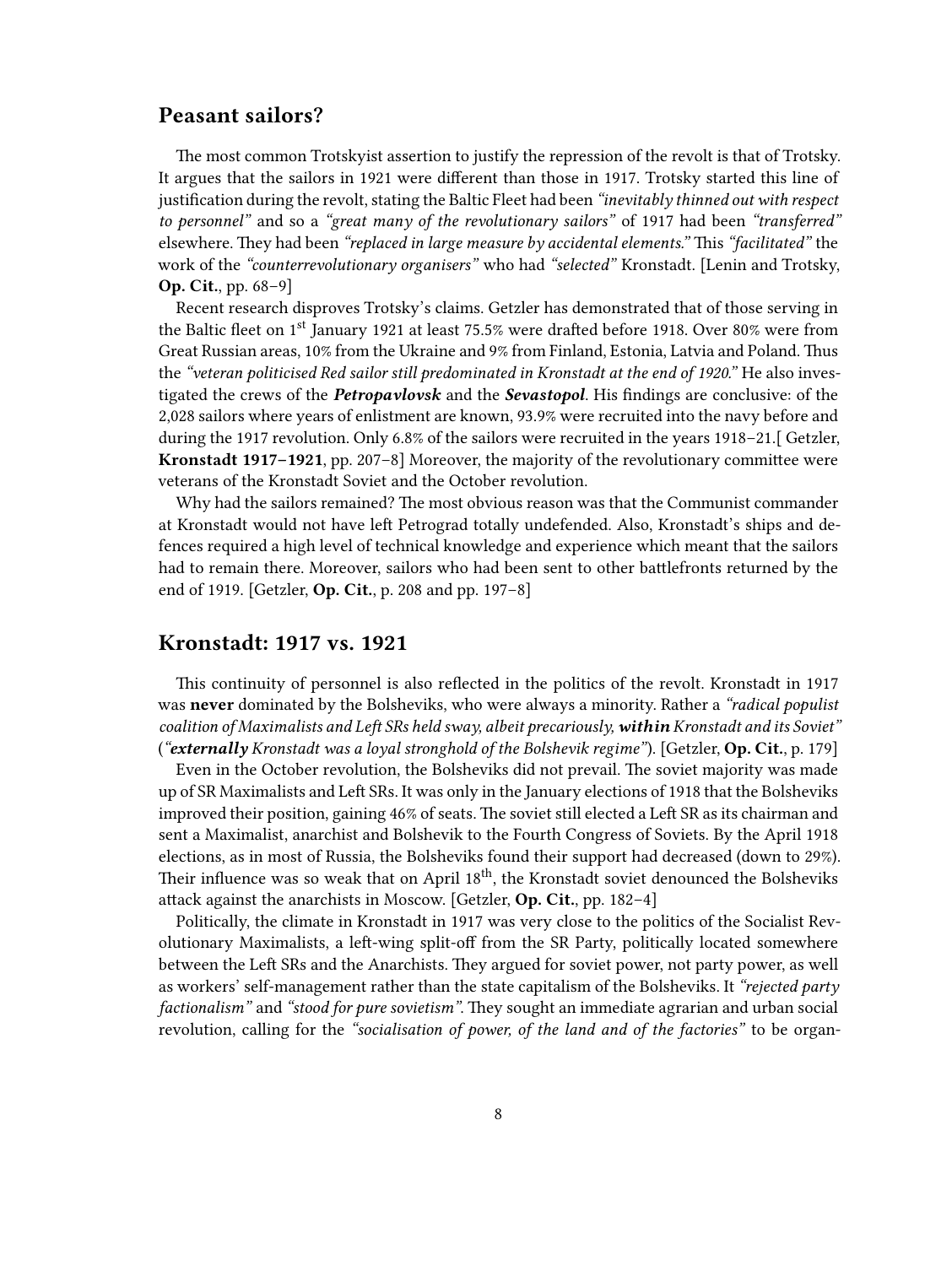ised by a federation of soviets based on direct elections and instant recall, as a first step towards socialism. [Getzler, **Op. Cit.**, p. 135]

This political perspective reappeared in 1921: *"On nearly every important point the Kronstadt program, as set forth in the rebel Izvestiia, coincided with that of the Maximalists."* [Avrich, **Op. Cit.**, p. 171] Given the continuity of the sailors, this was to be expected. Heavily influenced by anarchist and semi-anarchists in 1917, in 1921 the same political ideas came to the fore again once the Kronstadters had freed themselves from Bolshevik dictatorship.

## <span id="page-8-0"></span>**Petrograd and Kronstadt**

For Leninists, the inaction of the Petrograd workers during the revolt is significant. Trotsky argued that from *"the class point of view"* it is *"extremely important to contrast the behaviour of Kronstadt to that of Petrograd in those critical days."* The *"uprising did not attract the Petrograd workers. It repelled them. The stratification proceeded along class lines. The workers immediately felt that the Kronstadt mutineers stood on the opposite side of the barricades — and they supported the Soviet power. The political isolation of Kronstadt was the cause of its internal uncertainty and its military defeat."* [Lenin and Trotsky, **Op. Cit.**, pp. 90–1]

Yet Trotsky was insulting the intelligence of his readers by this argument. By failing to mention *"the campaign of slander, lies and calumny against the sailors"* conducted by the Soviet Press or that *"Petrograd was put under martial law"* Trotsky, quite clearly, *"deliberately falsifies the facts."* [Emma Goldman, **Trotsky Protests Too Much**] **If** the Bolsheviks **had** rested on the working class then they would **not** have had to turn Petrograd into an armed camp, repress the strikes, impose martial law and arrest militant workers. Significantly, the state of siege was finally lifted on the 22<sup>nd</sup> of March, five days after the crushing of Kronstadt.

## <span id="page-8-1"></span>**Too exhausted for revolution?**

Once all the lies and slander are corrected, Leninists still tend to support the crushing of the rebellion. This perspective finds its clearest expression in Victor Serge:

*"the country was exhausted, and production practically at a standstill; there was no reserves of any kind, not even reserves of stamina in the hearts of the masses. The workingclass elite that had been moulded in the struggle against the old regime was literally decimated. The Party, swollen by the influx of power-seekers, inspired little confidence … Soviet democracy lacked leadership, institutions and inspiration …*

*"The popular counter-revolution translated the demand for freely-elected soviets into one for 'Soviets without Communists.' If the Bolshevik dictatorship fell, it was only a short step to chaos, and through chaos to a peasant rising, the massacre of the Communists, the return of the emigres, and in the end, through the sheer force of events, another dictatorship, this time anti-proletarian."* [**Op. Cit.**, pp. 128–9]

In other words, the country was exhausted by civil war and anarchists, by ignoring this fact, fail to understand the objective circumstances forcing the Bolsheviks to repress the revolt.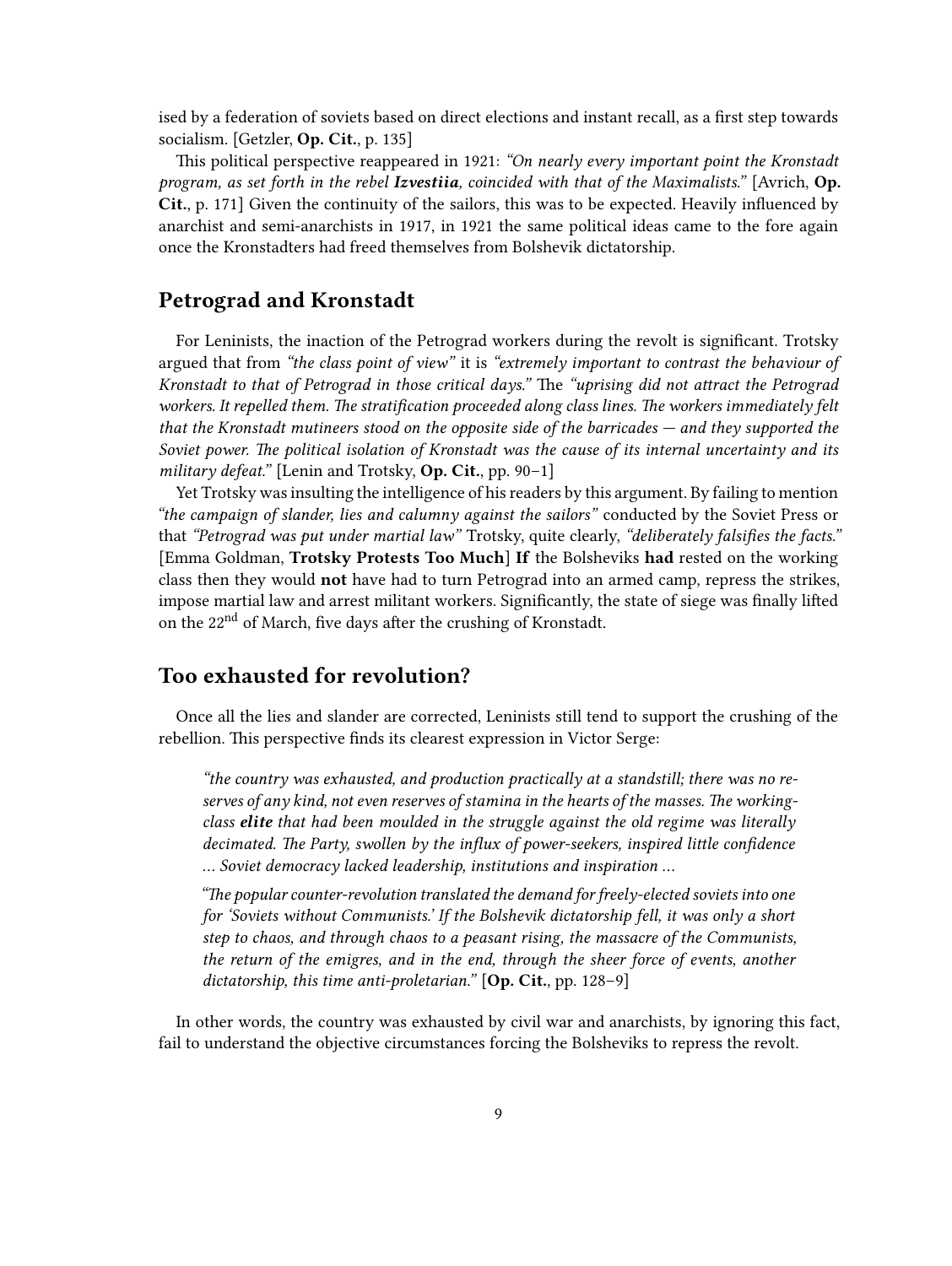Anarchists, however, are well aware of the problems facing the revolution. Berkman (who was in Petrograd at the time) pointed out the *"[l] ong years of war, revolution, and civil struggle"* which *"had bled Russia to exhaustion and brought her people to the brink of despair."* [**The Russian Tragedy**, p. 61] Like every worker, peasant, sailor and soldier in Russia, anarchists knew that reconstruction would not take place overnight. The Kronstadters' recognised this and argued for "*fresh socialist construction as opposed to mechanical, governmental 'Communist' construction."* [**No Gods, No Masters**, vol. 2, p. 194]

Yes, the problems facing the Russian working class were difficult in the extreme (some of which, incidentally, were due to the results of Bolshevik economic policies which compounded economic chaos via centralisation). Yet they could never be solved by anyone else bar the thousands of workers taking strike action all across Russia at the time:*"And if the proletariat was that exhausted how come it was still capable of waging virtually total general strikes in the largest and most heavily industrialised cities?"* [Ida Mett, **Op. Cit.**, p. 81]

The question for anarchists, as for the Kronstadt rebels, was what the necessary pre-conditions for this reconstruction were. Could Russia be re-built in a socialist way while being subject to a dictatorship which crushed every sign of working class protest and collective action? There are two possibilities for reconstruction — either from above or from below. Such a reconstruction could **only** be socialist in nature if it involved the direct participation of the working masses in determining what was needed and how to do it. Any bureaucratic, top-down re-construction would rebuild the society in a way which benefited a few. Which was what happened.

Anarchists and libertarian socialists who defend the Kronstadt revolt and oppose the actions of the Bolsheviks are not foolish enough to argue that Kronstadt's *"third revolution"* would have definitely succeeded. Hence Ante Ciliga:

*"Let us consider, finally, one last accusation which is commonly circulated: that action such as that at Kronstadt could have indirectly let loose the forces of the counterrevolution. It is possible indeed that even by placing itself on a footing of workers' democracy the revolution might have been overthrown; but what is certain is that it has perished, and that it has perished on account of the policy of its leaders. The repression of Kronstadt, the suppression of the democracy of workers and soviets by the Russian Communist party, the elimination of the proletariat from the management of industry, and the introduction of the NEP, already signified the death of the Revolution."* [**Kronstadt Revolt**, p. 335]

Kronstadt's *"Third Revolution"* may have led to defeat. That is possible — just as in 1917. One thing is sure — by maintaining the Bolshevik dictatorship the Russian Revolution **was** crushed.

## <span id="page-9-0"></span>**Self-reform of dictatorship?**

The only alternative to the *"third revolution"* would have been self-reform of the party dictatorship, such the attempt of the **Left Opposition**. How viable was this? Could the dictatorship reform itself? Was soviet democracy more of a danger than the uncontrolled dictatorship of a party within a state marked by already serious levels of corruption, bureaucracy and despotism? History provides the answer with the rise of Stalin. The **Left Opposition** received the crop that Lenin and Trotsky sowed the seeds of in 1921.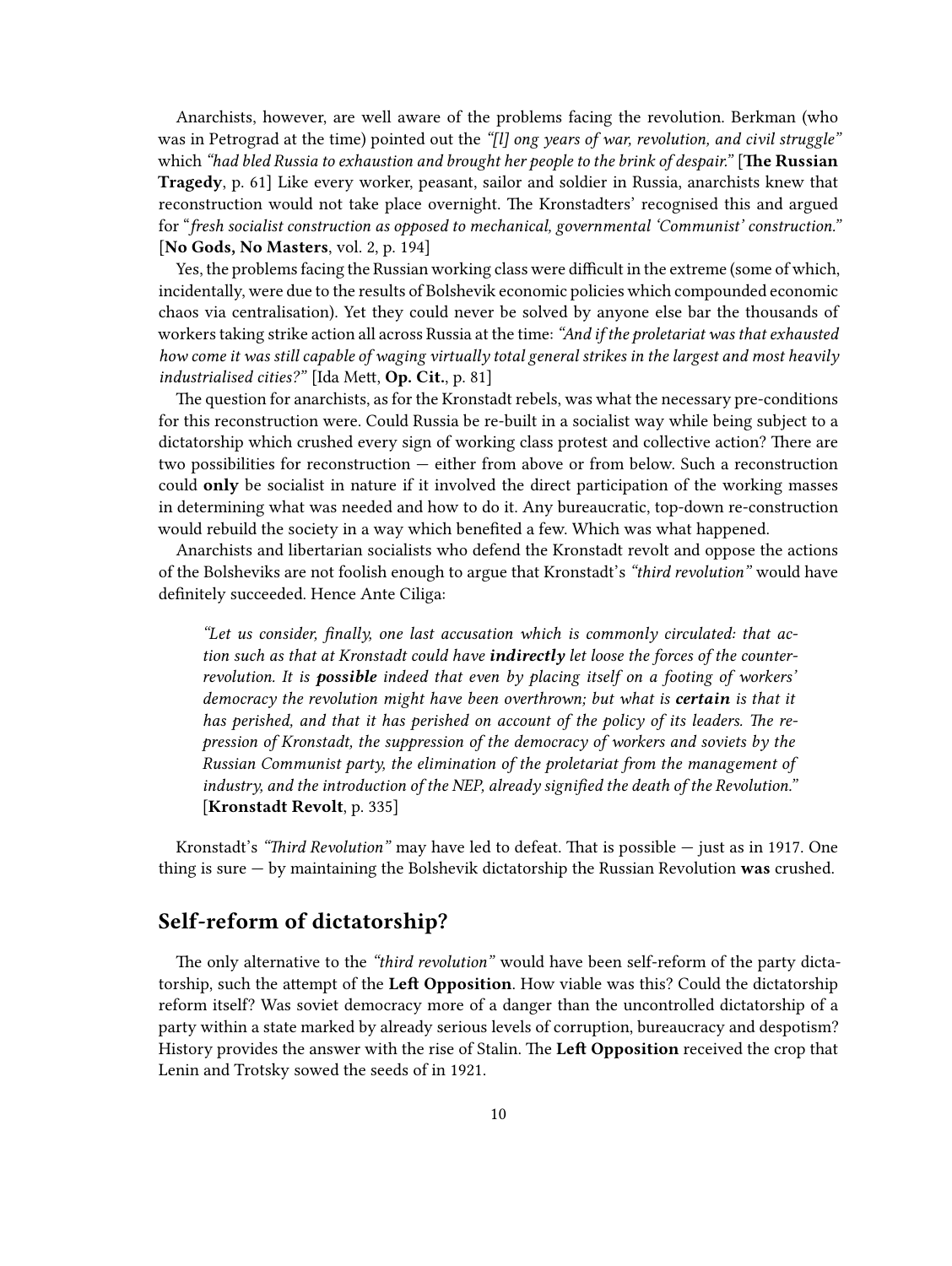Not that the Left Opposition presented much of an alternative. At no time did it question the need for party dictatorship. The only guarantee that the party dictatorship would govern in the interests of the proletariat would be the good intentions of the party. However, being unaccountable to the masses, such a guarantee would be worthless — as history shows. Kronstadt is the obvious end result of such politics.

So when Leninists argue that Kronstadt would have opened the gate to counter-revolution, they do not understand that the Bolsheviks **were** the counter-revolution and that their regime **was** Serge's "anti-proletarian" dictatorship.

#### <span id="page-10-0"></span>**Why is Kronstadt important?**

Kronstadt was a popular uprising from below by the same sailors, soldiers and workers that had made the 1917 revolutions. Its repression proves that Bolshevism is a flawed political ideology which cannot create a socialist society but only a state capitalist regime based on party dictatorship. This is what Kronstadt shows above all else: given a choice between workers' power and party power, Bolshevism will destroy the former to ensure the latter.

In this, Kronstadt is no isolated event. The Bolshevik state had proven itself to be counterrevolutionary continually since October 1917. Kronstadt was the final nail in coffin of Leninist claims to be in favour of soviet democracy and power. The civil war was effectively over, yet the regime showed no signs of changing. Rather it continued the authoritarianism and repression it had practiced **before** the civil war started.

Similarly, the Leninist justifications for their power and actions at Kronstadt have direct implications for current activity and future revolutions. The logic of these rationales simply mean that modern day Leninists will, if in the same position, destroy soviet democracy to defend "soviet power" (i.e. the power of their party).

The issue is simple  $-$  either socialism means the self-emancipation of the working class or it does not. Leninist justifications for the suppression of the Kronstadt revolt simply means that for the followers of Bolshevism, when necessary, the party will paternalistically repress the working class for their own good. If the party leaders decide a decision by the masses is incorrect, then the masses are overridden (and repressed). So much for *"all power to the soviets"* or *"workers' power."*

Kronstadt was the clash between the reality of Leninism and its rhetoric: *"The Kronstadt experience proves once more that government, the State — whatever its name or form — is ever the mortal enemy of liberty and popular self-determination. The state has no soul, no principles. It has but one aim — to secure power and hold it, at any cost. That is the political lesson of Kronstadt."* [Berkman, **Op. Cit.**, p. 89]

## <span id="page-10-1"></span>**Bibliography**

Also see "An Anarchist FAQ" and its appendix on the Kronstadt Rebellion

#### <span id="page-10-2"></span>**General**

Paul Avrich, **Kronstadt 1921**, W.W. Norton and Company Inc., New York, 1970.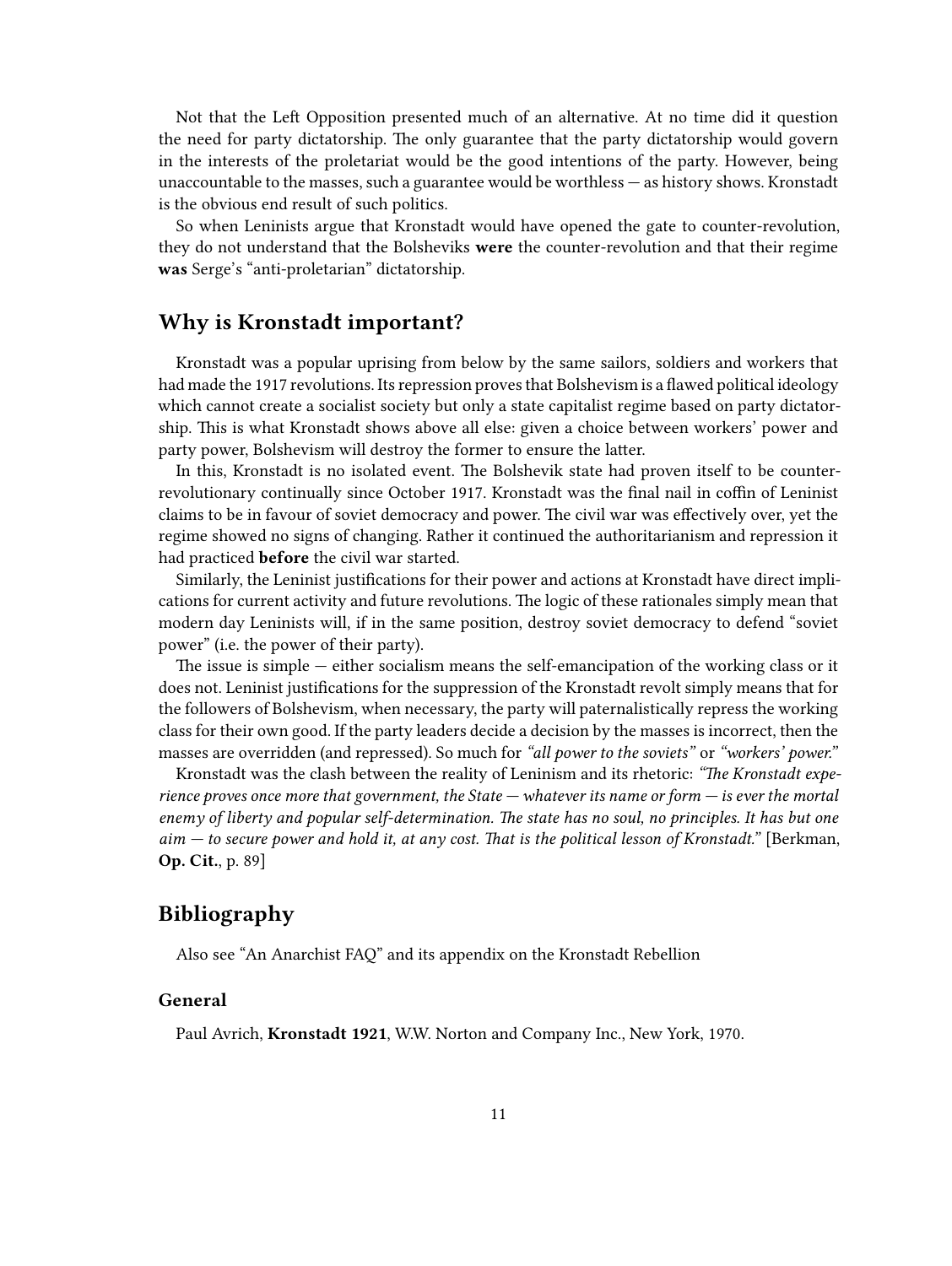Israel Getzler **Kronstadt 1917–1921: The Fate of a Soviet Democracy**, Cambridge University Press, Cambridge, 1983.

#### <span id="page-11-0"></span>**Anarchist/Libertarian Socialist**

Ida Mett, **The Kronstadt Uprising,** Solidarity, London, date unknown.

Alexander Berkman,*"The Kronstadt Rebellion"*,**The Russian Tragedy**, Pluto Press, London, 1989.

Daniel Guerin (ed.), **No Gods, No Masters**, vol. 2, AK Press, Edinburgh/San Francisco, 1998. Emma Goldman, **Trotsky Protests Too Much**

Anton Ciliga, **Kronstadt Revolt,** The Raven, no, 8, Freedom Press.

#### <span id="page-11-1"></span>**Leninist**

Lenin and Trotsky, **Kronstadt**, Monad Press, New York, 1986. Victor Serge, **Memoirs of a Revolutionary, 1901–41**, Oxford University Press, Oxford, 1963.